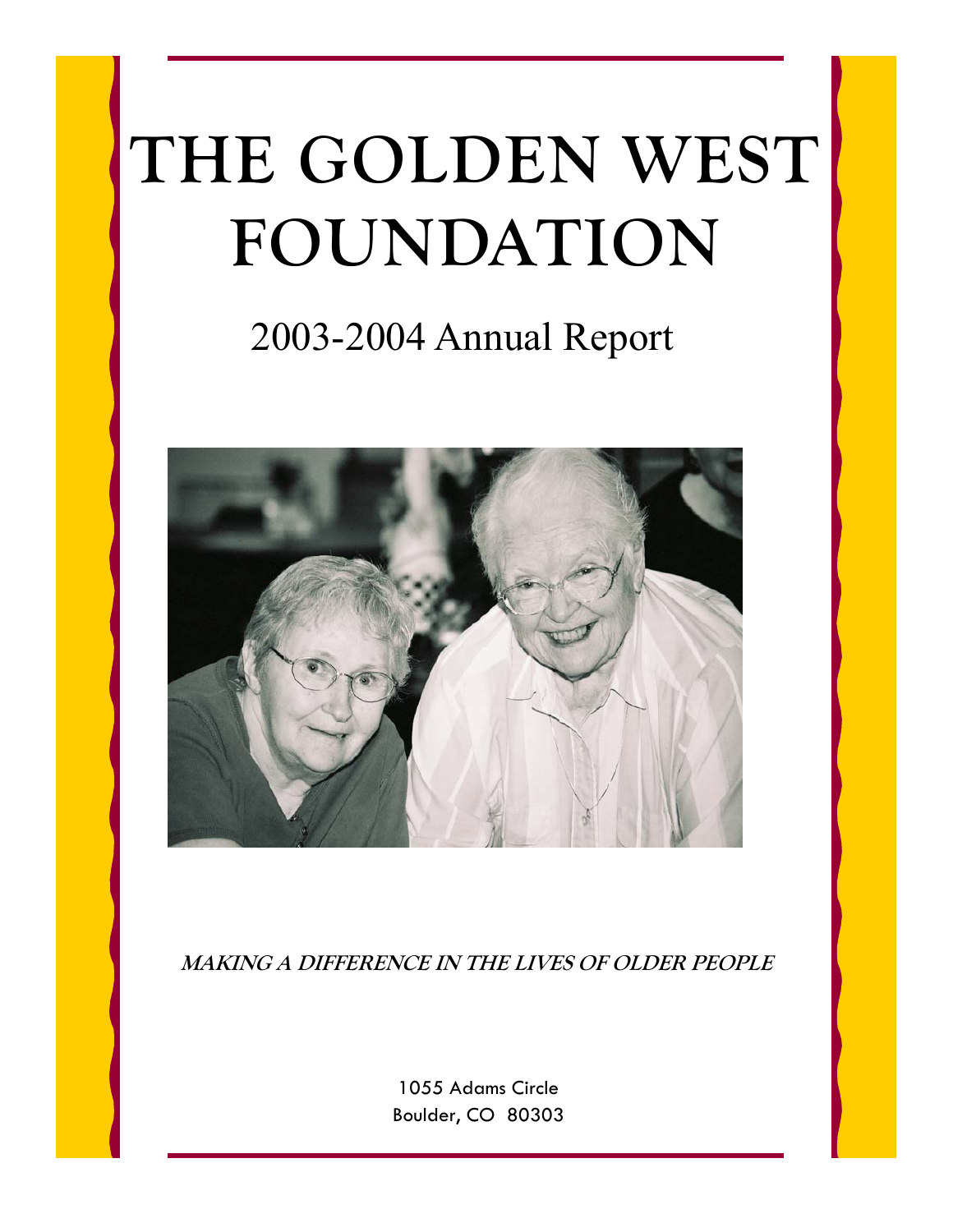## **THE GOLDEN WEST FOUNDATION**

## **Message from the Golden West Foundation President, Tracy Swen**

In July 2003, the senior

Dear Friends,

We are pleased to present Golden West Foundation's Annual Report for the fiscal year 2003-2004. It was a year that proved to be filled with significant accomplishments and a new spirited focus on the Foundation's future.

As our community ages there is an increased need for facilities such as Golden West Senior Residence which provide affordable housing and services to low and moderate income seniors. Golden West is very proud to serve a unique niche in Boulder County. The senior residence allows seniors to age gracefully on their own terms in the independent living units and as their medical and personal needs increase, they can easily transition to the assisted living units. Golden West Senior Residence continues to be one of the few providers in Boulder County that accepts Medicaid residents in the assisted living units. The Foundation provided over \$25,000 for the Rental Assistance fund this year. This fund helps to cover the gap between Medicaid reimbursement rates and the actual cost of providing housing and services.

residence opened the Wellness Center staffed by Medically-Based Fitness of Boulder. The Wellness Center provides residents with onsite access to exercise and rehabilitation services. This program is a wonderful addition to the Golden West community and has been a success with our residents. Having such a program onsite has empowered the residents to take their health to a much higher level. The Wellness Center exercise program and rehabilitation services have been utilized by over 170 residents since its inception. This past year the Foundation approved \$7,500 to be used to provide partial or full scholarships to residents who cannot afford the full price of a Wellness Center membership.

 It is the ongoing mission of the Golden West Foundation to support the residents of Golden West Senior Residence by funding rental and food assistance, wellness and other amenities. With the recent economic hardships, lack of government funding and increased needs for facilities such as Golden West, we are currently more focused than ever to achieve



**Tracy Swen, President Golden West Foundation** 

this mission. Through renewed enthusiasm and leadership the Foundation has gained a new spirit and vision to ensure that the Foundation will have a strong financial future.

 Everything the Foundation has achieved would not be possible without the support of our dedicated trustees, the committed staff, and the thoughtful individuals who have volunteered countless hours to support our mission. There is no way to fully express our gratitude to our generous donors.

Sincerely,

Tracy Swen, President Golden West Foundation

#### **Inside this issue:**

| Message from the<br><b>Foundation President</b> | $\overline{c}$ |
|-------------------------------------------------|----------------|
| Honorariums                                     | 3              |
| Memorials                                       | $4-5$          |
| Seniors Give as Well as<br>Receive              | 5              |
| Contributors                                    | $6-7$          |
| <b>Information Request</b>                      | 7              |
| <b>Financial Statements</b><br>and Notes        | 8.9            |

On the cover:  $(L \text{ to } R)$ Myrna Davis and Gretchen Buttenfield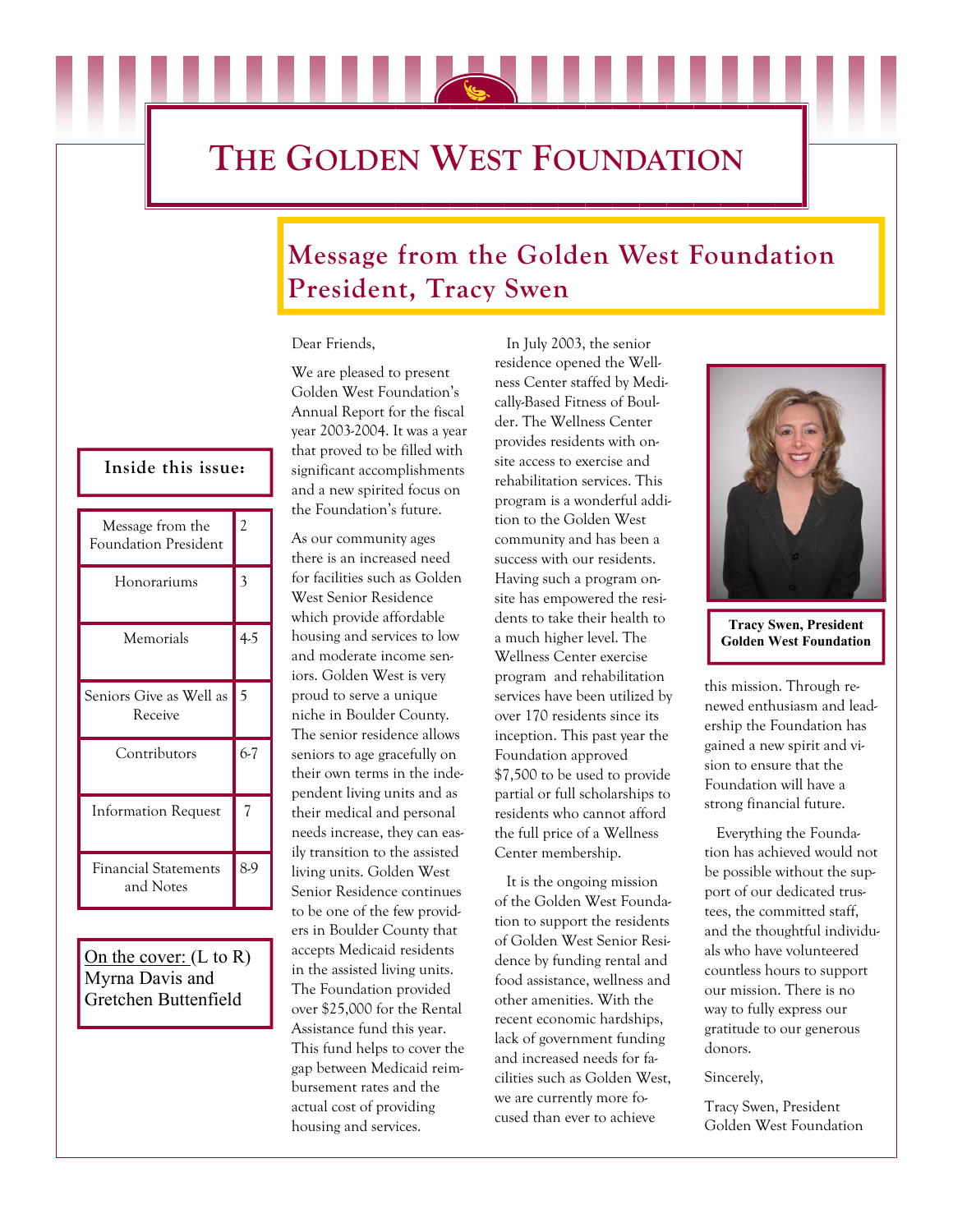Page 3 The Golden West Foundation

### **HONORARIUMS**

**Fay Magee** 

**Bert Nett** 

 Mary P. Brown **Verla McKeehan**  Virginia Ford **Dorothy Mulvey**  Molly Pitcher

**Florence Ackerman**  Ivy Rebekah Lodge #51 **Sheila Atchley**  Robert Atchley Sonja Rufenacht **Karen Barbee**  Barbara Regert **Karen Barbee & The Fantastic Golden West Staff**  C. Gaylord & Barb Cooper **Sandra Bish**  Terry & Cynthia Zimmerman **Ted Buckley**  Yolanda D'Amore Maurill L. Rams **Esther Campbell**  Helga Burghardt **Glenn & Helen Corbett**  Margaret Whelan Elizabeth White **Yolanda D'Amore**  Joseph Reading **Karla & John Edwards**  Tracy & Cameron Swen **Grace Eggebroten**  Ivy Rebekah Lodge #51 **Dennis & Ginny Floyd**  Margaret Whelan Elizabeth White **David Floyd**  Elizabeth White Margaret Whelan **Ginger Ford**  Don Knight

**Ginger Ford** (Continued) Maurill L. Rams **Tony & Vivian Foster**  Laureen Viets **Colleen Gaffney**  Tracy & Cameron Swen **Evelyn Galli**  Donna & Steven Carboni **Jean Gibb**  Paul & Merry Gibb **Carolynn Greer**  Maurill L. Rams Barbara Regert **Chris & Joni Gruner**  Tracy & Cameron Swen **Ralph & Patty Guild**  Margaret Whelan Elizabeth White **Jean Gyder**  Anna & John Mandis Cathy Mandis & Steve Plissey David Mandis **Catherine & Maureen Hencmann**  Margaret Whelan Elizabeth White **Gary Howell**  Terry & Cynthia Zimmerman **Lyla Keeling**  Peggy & Jeff Morse **Mary Larson**  Ivy Rebekah Logde #51 **Lois MacDonald** 

Anonymous

 Mary Schweitzer **Robert Nies**  Mary & Dave Wagner **Nadine O'Neil**  Mary P. Brown **Pauline Parish**  Elizabeth White Margaret Whelan **Molly Pitcher**  The Gift Shop Volunteers Geoff & Nancy Pitcher **Frank "Mick" Pulver**  Paul-E & David Geddes Frank J. Pulver III **Jean Reynolds**  Bonnie & Alan Hepp **Donna Ruske**  Tracy & Cameron Swen **Evelyn Sahm**  Mary P. Brown **Donna Sparks**  Kenneth Gurule Tony Sparks **Vickie Stotler**  Ruth E. Kinney **Tracy & Cameron Swen** 

Karla & John Edwards

**Tracy Swen**  Colleen Gaffney **Ruth Ellen Thomson & Steve Bird**  James L. Thomson **David & Michelle Thomson**  James L. Thomson **William & Lisa Thomson**  James L. Thomson **John Torres & The Golden West Staff**  Fay A. Magee **Claudia Tripp**  Catherine & Wayne Frank Nancy A. Brooks **Ellie Trujillo**  Barbara Regert **Rita Visvader**  Elizabeth White Margaret Whelan **Dorothy Webster**  Tim & Linda Trumble **Margaret Whelan & Elizabeth White**  Carolynn Greer **Betty Williamson**  Jim Williamson **Norm & Elinor Winchester** 

 Elizabeth White Margaret Whelan

 Carolynn Greer **Adeline Zetocha** 

Marilyn & Paul Thomsen

**Rita Wos** 

| Would you like to know more about Golden West Senior Residence or the Foundation?                                                                                                                                                 |
|-----------------------------------------------------------------------------------------------------------------------------------------------------------------------------------------------------------------------------------|
|                                                                                                                                                                                                                                   |
| <b>n</b> $\Box$ Golden West Foundation $\Box$ Charitable Gift Annuities $\Box$ Other:                                                                                                                                             |
|                                                                                                                                                                                                                                   |
|                                                                                                                                                                                                                                   |
|                                                                                                                                                                                                                                   |
|                                                                                                                                                                                                                                   |
| Please send me additional information on the items checked below:<br>Senior Apartments □ Assisted Living □ Volunteer Opportunities<br>■ Name: Address:<br>City: State: Zip: Email:<br>Or Call (303) 444-3967 for more information |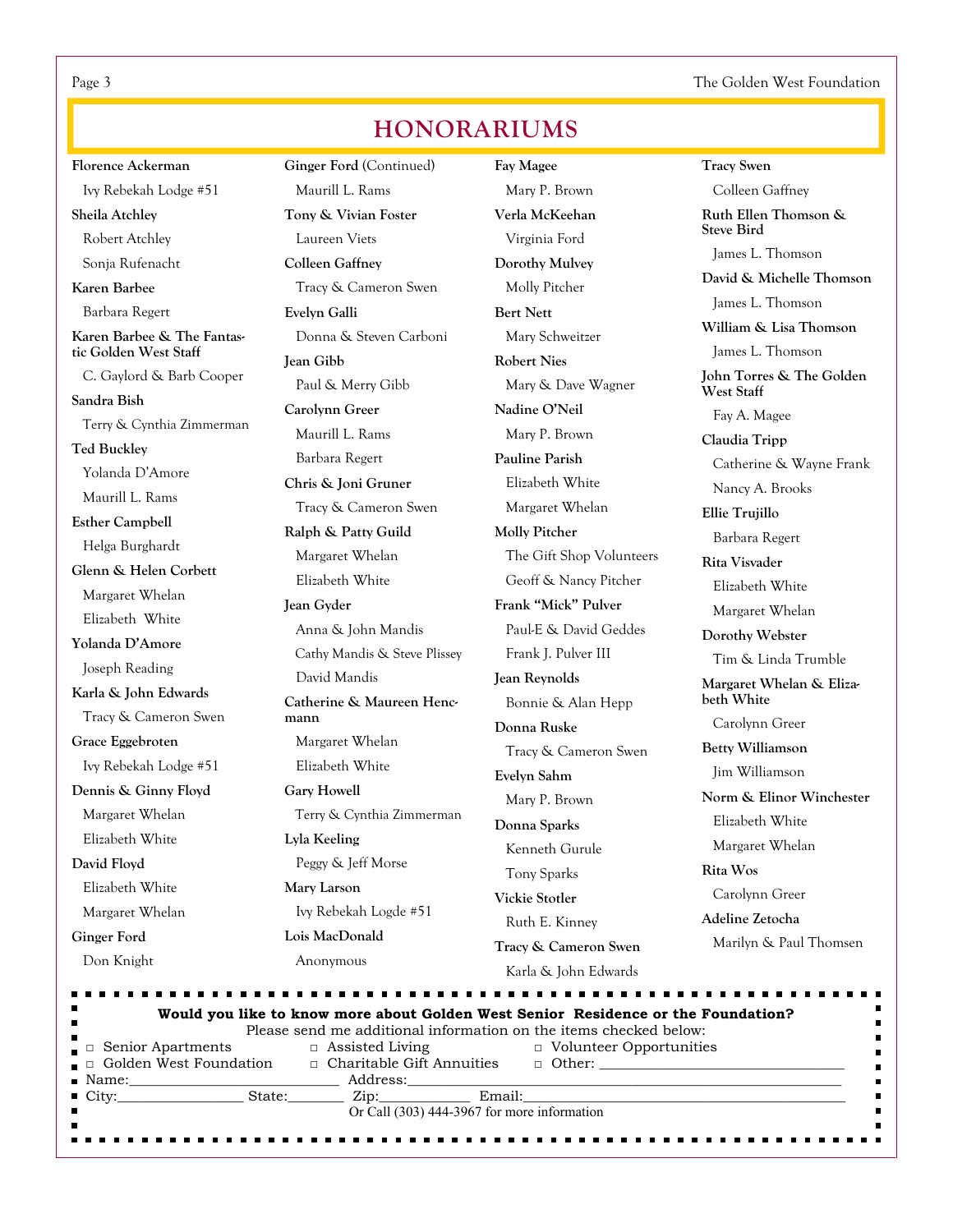Page 4 The Golden West Foundation

## **MEMORIALS**

**Lavern Adkisson**  Virginia Ford Carolynn Greer Rosella Schroeder **Cathaleen Ahern**  Virginia Ford **Ferne Anderson**  Dennis & Karen Anderson Virginia Ford M. Nida Hunt Harry & Connie Olson Marie Ward Naomi Westcott **Evelyn Baird**  William J. Baird **Louise Barta**  Frances Dorio Virginia Ford Carolynn Greer Miles & Arla Olson **Maxine Bice**  Anonymous Virginia Ford **Margaret "Peg" Bitzer**  Louise R. Barta Eva L. Crolius Virginia Ford Ruth B. Hansen Donna Sparks **Nelle Brubaker**  Virginia Ford Ruth B. Hansen **May Burns**  Virginia Ford Carolynn Greer **Bill Carlson**  Anonymous Virginia Ford Carolynn Greer

**Anna Carpenter**  A Friend Virginia Ford Carolynn Greer The Dorcas Group **Ken Cox**  Shirley & Ralph Thompson **Marjorie Craven**  Virginia Ford Carolynn Greer **"Dad"**  Anonymous **Betty DeLaRossa**  Virginia Ford **Opal Dick**  Virginia Ford **Betsy Dings**  Virginia Ford **Lea Dischner**  Virginia Ford Carolynn Greer **Betty Dollar**  John Dollar Virginia Ford Laureen Viets **Sorella Dunagan**  A Friend Doris A. Bjornson Virginia Ford Carolynn Greer **Harold W. Edwards**  Doris A. Edwards **Ruth Foiles**  Les Foiles **Edith Gehner**  Rosella Schroeder **Jean D. Gibb**  Virginia Ford Carolynn Greer Linda E. Olson

**Jean D. Gibb** (Continued) Donna Sparks **Wilma Gruenberg**  Elaine Azcarate Virginia Ford **Buel W. Haskins**  Evelyn Haskins **Roger Heath**  Carolynn Greer **Rosa Hildebrand**  Frieda E. Enssle Carolynn Greer Mary & Theodore Hildebrand Clyde F. Shindledecker Dorothy Shindledecker **Esther Hyovalti**  Mary P. Brown Virginia Ford Carolynn Greer Ruth B. Hansen **George Ilsemann III**  Lois Ilsemann **Rose Kretke**  Virginia Ford **Fern Lantry**  The Dorcas Group Robert & Ada Heline **Elaine Leighton**  Lillian Montanari **Connie Lemmey**  Carolynn Greer **George Edgar Magee, Jr.**  Fay A. Magee **Robert & Mary Marvin**  Mary & John Novak **Hugh McGee**  A Friend Virginia Ford Ann-Marie Swenson

**Roseada McKeehan**  Catherine & Wayne Frank Elizabeth Jean & Ezra Pauley **Verla McKeehan**  Carolynn Greer Erwin Mikelson Virginia Ford Nancy Jones **Margaret "Peg" Nees**  Nancy J. & Richard Peters **Louise Nible**  Betty Sforzini **Linda Olson**  Doris A. Bjornson Helga Burghardt Virginia Ford Golden West Red Hat Society Carolynn Greer Fay A. Magee Science Applications International Corp. Henrietta Van Der Pol **Faith Parsons** Virginia Ford **Millie Pearce**  Ernie & Carole Pearce **Warren Perry**  Hazel Perry **Ed Plass**  Virginia Ford **Martha Pratt**  A Friend Doris A. Bjornson Lanny & Camille Outlaw Karen Shepard Ann-Marie Swenson **Gladys Roscio**  Dick & Windy Bradfield Carolynn Greer Dorys Lester Dorothy O. Mulvey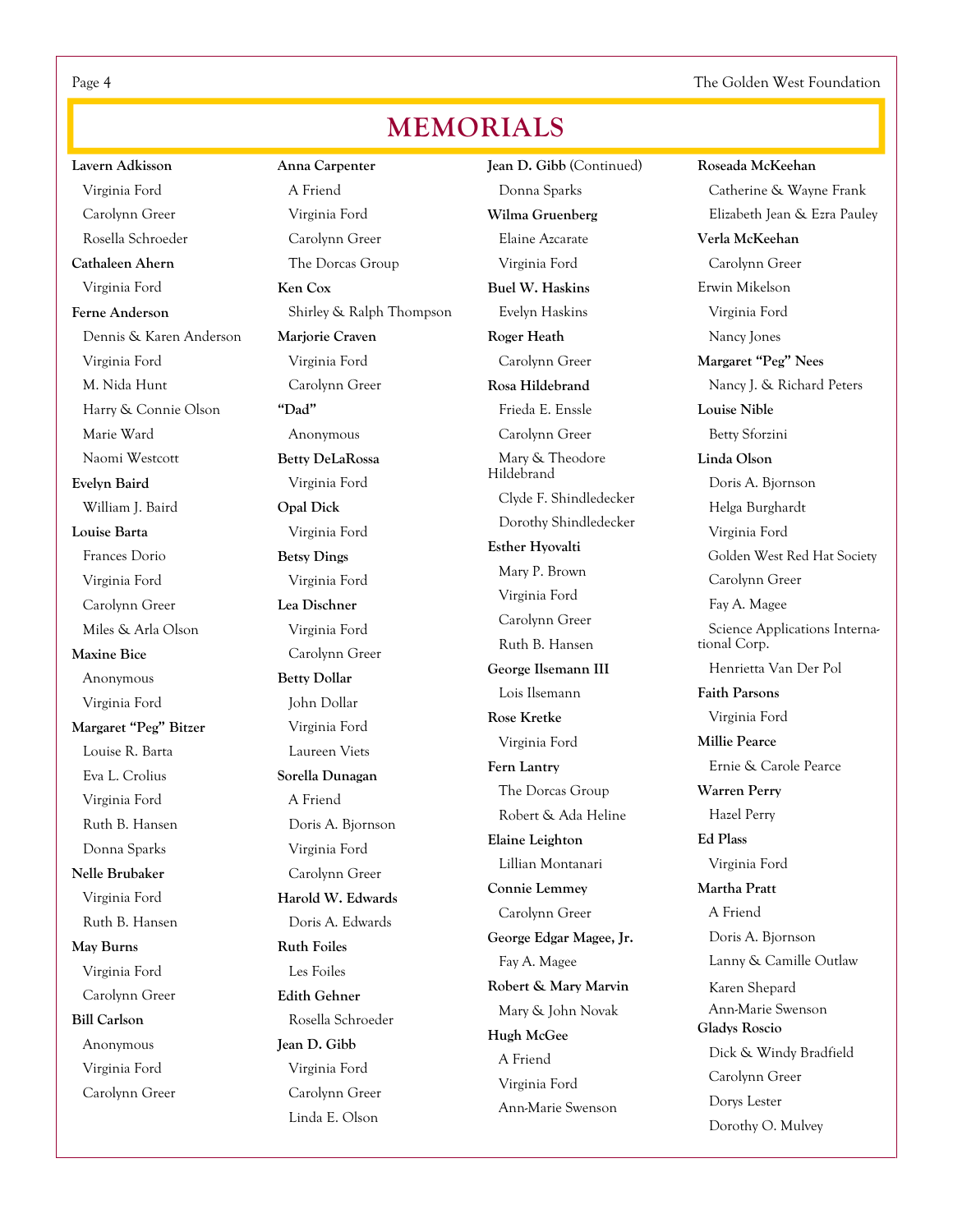Page 5 The Golden West Foundation

## **MEMORIALS**

**John Rudolph**  Virginia Ford Bill & Helen Real **Malinda Sanborn**  Frances M. Limon **Marie Schalk**  Virginia Ford Rosella Schroeder **Signora Scroggs**  Doris A. Bjornson Karen Shepard **Irma Simontov**  Gregory & Helen Beylkin **Roy Stark**  Anonymous

 Virginia Ford Barbara Regert **Bruce Tyler**  Joe Barnhill Jean Byron Lindell & Velma Elliott Bob, Vicki & Eric Esparza Virginia Ford Carolynn Greer John & Ninetta Heard Hoke Johansen Geraldine Johnson D. Messick Nadine O'Neil

**Rebecca Toevs-Wait** 

**Bruce Tyler** (Continued) Clayton & Pat Orton David Smart Jim & Karen Treanor Kathleen Treanor Stephen & Pam Treanor Geraldine Wilson Elmer Zisser Alpine Urology **Catherine Van Gundy**  Virginia Ford **Estelle M. Ward**  Robert F. & Joy Ward **Dee Wasson**  Virginia Ford

**Dee Wasson** (Continued) Mary & John Novak **Hans Weil**  Claude Weil **Mary Wickersham**  Barbara Baese **Edna M. Williams**  Eva L. Crolius Geraldine Johnson Maurill L. Rams The Residents of 14 South **Frankie Wright**  Virginia Ford Carolynn Greer

#### **SENIORS GIVE AS WELL AS RECEIVE By Sheila Atchley**

 It would be a mistake to assume that moderate to low-income senior citizens are not able to contribute time, talents and energy to a variety of good causes. The 320 "golden –agers" who live at Golden West Senior Residence in Boulder give a great deal to others in the community and around the world. Last year 64 residents gave over 12,000 hours of documented volunteer work, spending nearly half of that time on outside community volunteer activities and half on activities to help their fellow residents.

 Ann Marie Swenson is an active volunteer who compiles volunteer hours from Golden West to report to the national Retired Seniors Volunteer Program (RSVP). She believes that the human spirit is not measured by the size of the act, but by the size of the heart. She has lived at Golden West for 12 years. She loves the sense of community and the fact that both residents and staff have come together from all over the world to live and work at Golden West—Africa, Australia, Germany, Mexico, South America, Tibet and from many other states in the United States.

 Margaret Storus is another active volunteer who upon arriving at Golden West, 4 years ago, immediately became involved with Gladys' Knitting Group (a long standing group of volunteer knitters). Using donated yarn they knit booties, hats and coverlets for mothers of new babies with special needs at the Boulder Community Hospital. During 2004 they created 299 hats, scarves and mittens donated to 8 other assistance organizations. This year they were sent to such places as Safe House in Boulder, Emergency Family Assistance, Sister Carmen Center in Lafayette, The Community Table at the First Christian Church, Karen's at Mt. Calvary Lutheran Church, The National Alliance for the Mentally Ill, St. Joseph's Indian School in South Dakota and St. Labre Indian School in Montana. Margaret said the donated yarn "just seems to appear".

 Other Boulder community volunteer activities by the Golden West residents include work for Meals on Wheels, Community Table and RSVP mailings, Peer Counseling, Boulder Community Hospital volunteer, Boulder Valley Public School volunteer, English as a Second Language instructor, Boulder Public Library, Humane Society volunteer, and friendly visiting to patients in hospitals and nursing homes.



**Above:** The annual Christmas tree adorned with the knitted items from Gladys' Knitting Group



**Gladys' Knitting Group: (L to R) Top Row:** Marie Albright, Margaret Moller, Margaret Storus, Norene Schum, Jean Ritter, Vi Chapman **Front Row:** Betty James, Maude Larson, Doris DeBacker **Not Pictured:** Rosella Schroeder, Marie Pizzichino, Mary Ellen Bartling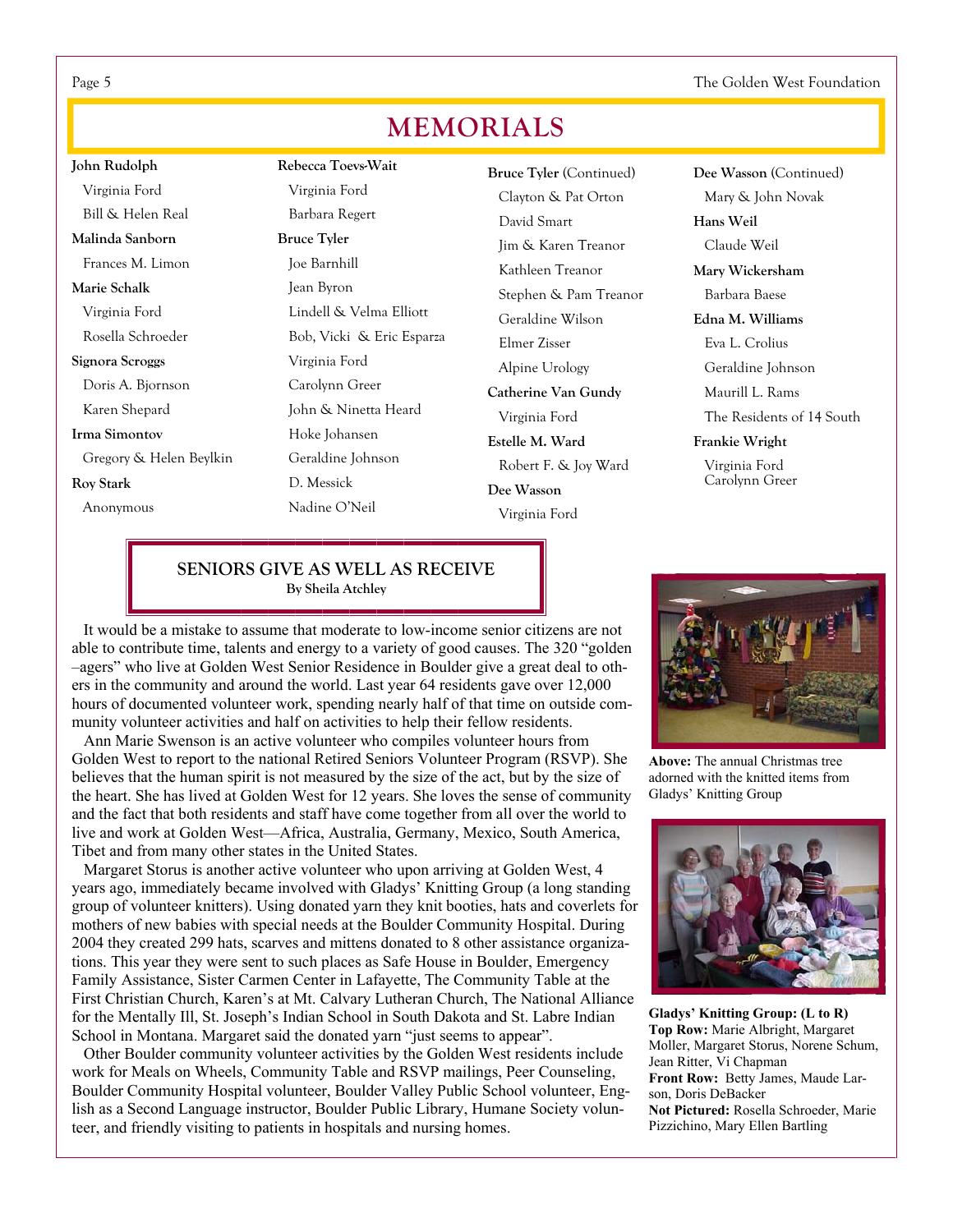Page 6 The Golden West Foundation

**January 1st to December 31st 2004 Contributors** 

Dale & Melanie Abel Absolute Temperature Vince & Carol Acunto Catherine Adams Rick Allen Boulder Valley Credit Union Jeanette Arnold Sheila & Robert Atchley Barbara Baese William J. Baird Karen & Jim Barbee Ruby Barbee The Estate of Louise Barta The Estate of Lois Baum Shirley Berngard Herbert Blacker Dorothy Blazis Boulder Community Hospital Boulder Valley Retired School Teachers Trudy Brendecke Armella Bunten Helga Burghardt Pam & Bill Burns Paul Burnstein Laura Burright Barbara Buttenfield DeAnne Buttenfield & John Huyler Jane & Charles Byers Esther Campbell Rosemary & Frank Campbell Carpet Van, Inc. CIS Financial Services Margaret Clarke Mildred Coleman Marjorie Collins Complete Home Health Care Robert & Doris Cotton Robert T. Craig & Karen Tracy Nancy Cress Pat Critchfield

Eva L. Crolius Ray & Jean Crowder Gladys Curtis Skip D'Amore Mary & Mike Davenport Irene Davis James & Megan Dawson Joan Dawson Ann Deschanel Dorothy M. Deterding Charles & Elaine Dick Charles & Jean Dinwiddie Disciple Women First Christian Church Jim & Mary Downton Steven Dulaney Karla & John Edwards Greg Faith & Joanna Goddard Elaine Farley Susan Fernie Financial Accounting Support Services Richard Flower Virginia Ford Catherine & Wayne Frank Marga Franken Gayle & James Fulton Colleen Gaffney Evelyn Galli Marcie Geissinger & Neil Ashby Paul & Mary Gibb Ruby Gill Putzie Govednik Margaret Gray Pearl Grothe Susan & Mike Gulizia Jean M. Gyder HDS Services Myrtis E. Harp Winifred Harper Adolph F. Harrison Charlotte Haynes

Robert & Ada Heline Jeannine & Ray Henderson Marion & Oliver Hersch Donita & Bruce Heurich John Hinkelman Ruth K. Hixon Holloway & Hyde Communications Louise Hoog Carol H. Horton Eric & Tina Huber Gary & Kathy Huffman Claire & David Hunter Florence Isackson Geraldine Johnson Mary Lee Johnson Ruth Jones Joyce Jonker Arnold Kaplan Charles & Shirley Kassinger Eileen Kay Lyla Keeling Herman & Barbara Kelt Theresa Kennedy Jaqueline Kent Judith V. King Laura F. King Veronica Kunzweiler Kutak Rock LLP Zena Landman Janet Lappen Eric Larson Maude A. Larson Fred E. Layer Jill & Jeff Lazo Claire Leaf Joyce Leiper Paula Levitch Brian Lewis Karen & John Litz Michael Lynch Fay A. Magee

Richard A. Maginot Carol T. Malone Virginia R. Mandry Frances June Mason Leon V. Mason Pauline Matteson Linda M. May Hugh T. McGee Verla V. Mckeehan McGuckins Hardware McKinley Financial Services Alice McVey John & Alex Merrell Lori Miller Bill & Kathleen Mills Jerry Mills & Linda Townsend Juanita Mills Frend J. Miner Lillian Montanari Dorothy E. Morphew Esther M. Morris Christine & Bob Morrissey Dick & Juanita Mulvey Dorothy O. Mulvey Eleanor Murray Bert Nett & Hope Steffens-Nett Eloise Norris North Star Cleaning Service Charles & Deborah Novak John & Mary Novak Jane Olin Glenn & Dorothy Oliver Linda E. Olson Mildred Orrey Oz Architecture Hazel Perry George & Joan Peters Jean M. Petruzzi Pettyjohn's Liquor Store Sharon Pierson Molly Pitcher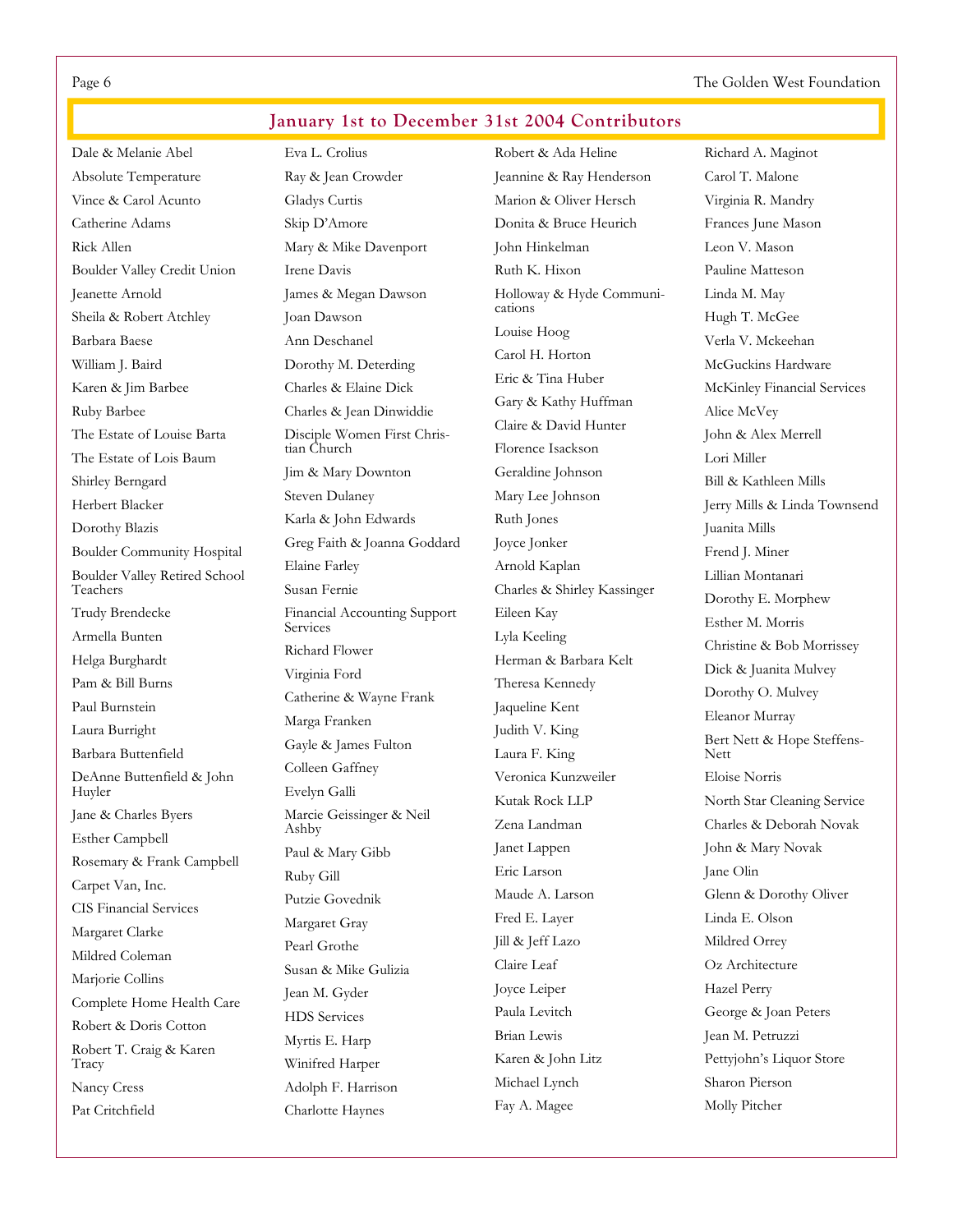The Golden West Foundation

| Sally & Doug Porter                                                                                                             | George Sichel                                                                                                                      | Kathleen Treanor                                                                                                      | Belle Weisman                                                       |
|---------------------------------------------------------------------------------------------------------------------------------|------------------------------------------------------------------------------------------------------------------------------------|-----------------------------------------------------------------------------------------------------------------------|---------------------------------------------------------------------|
| Gene & Betty Prince                                                                                                             | Janet Sichel                                                                                                                       | Stephen & Pam Treanor                                                                                                 | Western Disposal                                                    |
| Frank Pulver                                                                                                                    | Emma Slater                                                                                                                        | Claudia Tripp                                                                                                         | Alfred S. Westlake Sr.                                              |
| James & Mary Quesenbery                                                                                                         | Monica Small McNamara                                                                                                              | Ellie Trujillo                                                                                                        | Margaret Whelan                                                     |
| Louise Rector                                                                                                                   | David Smart                                                                                                                        | Bruce Tyler                                                                                                           | Elizabeth White                                                     |
| Herman & Dianna Regert                                                                                                          | Donna Sparks                                                                                                                       | Tony & Laurel Umile                                                                                                   | Whole Foods                                                         |
| Bonnie Robb                                                                                                                     | George Stahmer                                                                                                                     | Mildred Usher                                                                                                         | Elsie Wilensky                                                      |
| Richard & Karen Romeo                                                                                                           | Doris Steigman                                                                                                                     | Lynel Vallier                                                                                                         | Cathy & Steve Willett                                               |
| Nancy Root                                                                                                                      | Diana Steigmeier                                                                                                                   | Rachel Vallier Snyder & Bill                                                                                          | Betty Williamson                                                    |
| Sally C. Ruhnka                                                                                                                 | Stifel, Nicolaus & Co., Inc.                                                                                                       | Snyder                                                                                                                | Mike & Michaline Wingfield                                          |
| Donna & Tim Ruske                                                                                                               | John D. Strong                                                                                                                     | Henrietta Van Der Pol                                                                                                 | Rita Wos                                                            |
| Robert & Susan Sahm                                                                                                             | Tracy & Cameron Swen                                                                                                               | Viola Vaughn                                                                                                          | Harold D. Wright                                                    |
| Keith Schnell                                                                                                                   | Ann-Marie Swenson                                                                                                                  | Connie Visser                                                                                                         | Lois Wright                                                         |
| Maxine E. Schuck                                                                                                                | Allan Tang                                                                                                                         | Sue Visser                                                                                                            | Catherine Yates                                                     |
| Ronald Schuster<br>Mary Schweitzer<br>Ollie & Caroline Shepherd<br>Rachel & Roy Shepherd<br>Clyde F. Shindledecker<br>Liz Siaba | John & Marylin Thompson<br>Shirley & Ralph Thompson<br>David Thomson<br>Richard Thornton<br>Betty Tomasko<br>John & Barbara Torres | Richard & Marian Walker<br>Robert Walz<br>Robert & Joy Ward<br>Ruth Washburn<br>Genevieve Watson<br>Luella Weckerling | Adeline Zetocha<br>Nancy & Jim Ziegler<br>Terry & Cynthia Zimmerman |

#### **January 1st to December 31st 2004 Contributors**

#### **The Golden West Foundation's Accomplishments for 2003-2004 By David Smart**

 The Foundation held two events this past year, the Spaghetti Dinner and the Harvest Event. Both events had record numbers for attendance and money raised. There were 182 tickets sold for the Harvest Event which raised over \$4,500 for the food assistance fund. Over 300 tickets were sold for the Spaghetti Dinner in 2004 and more than \$2,700 was raised for the Wellness Center fund. The events proved to be a great avenue for not only raising money for important needs but also a way for families and friends of residents to socialize, meet each others neighbors and have fun. We continue to improve on these annual events and always seem to be planning how to accommodate more people.

 In this fiscal year the Foundation was able to provide more than \$2,000 for food assistance, \$300 to help residents with personal needs, over \$2,600 to help with the cost of refurbishing the Assisted Living common areas and almost \$8,000 for the Wellness Center fund. The money designated for the Wellness Center fund was used to help purchase state of the art equipment for the Wellness Center and to provide partial or full scholarships for residents who could not afford the full price of a membership. The Foundation also held an educational seminar on Charitable Gift Annuities that proved to be very successful. And finally, almost \$13,000 in donations and pledges were added to the endowment fund.

 The Foundation approved 3 new board members as well, Karla Edwards and Janet Lappen are both members of the Boulder County community and David Norris from the First Christian Church.

 The Golden West Foundation provides support to Golden West Senior Residence in the form of benevolent care (Rental Assistance and Food Assistance), Quality of Life (Sight & Hearing, Wellness Center Scholarships, Personal Needs and more) and support for the future needs of Golden West through the endowment fund.

 The Golden West Foundation would like to extend our sincere appreciation for making our year so successful and hope donors understand that their donations not only help Golden West and the residents who live here but the Boulder community as a whole. Thank you for your generous support.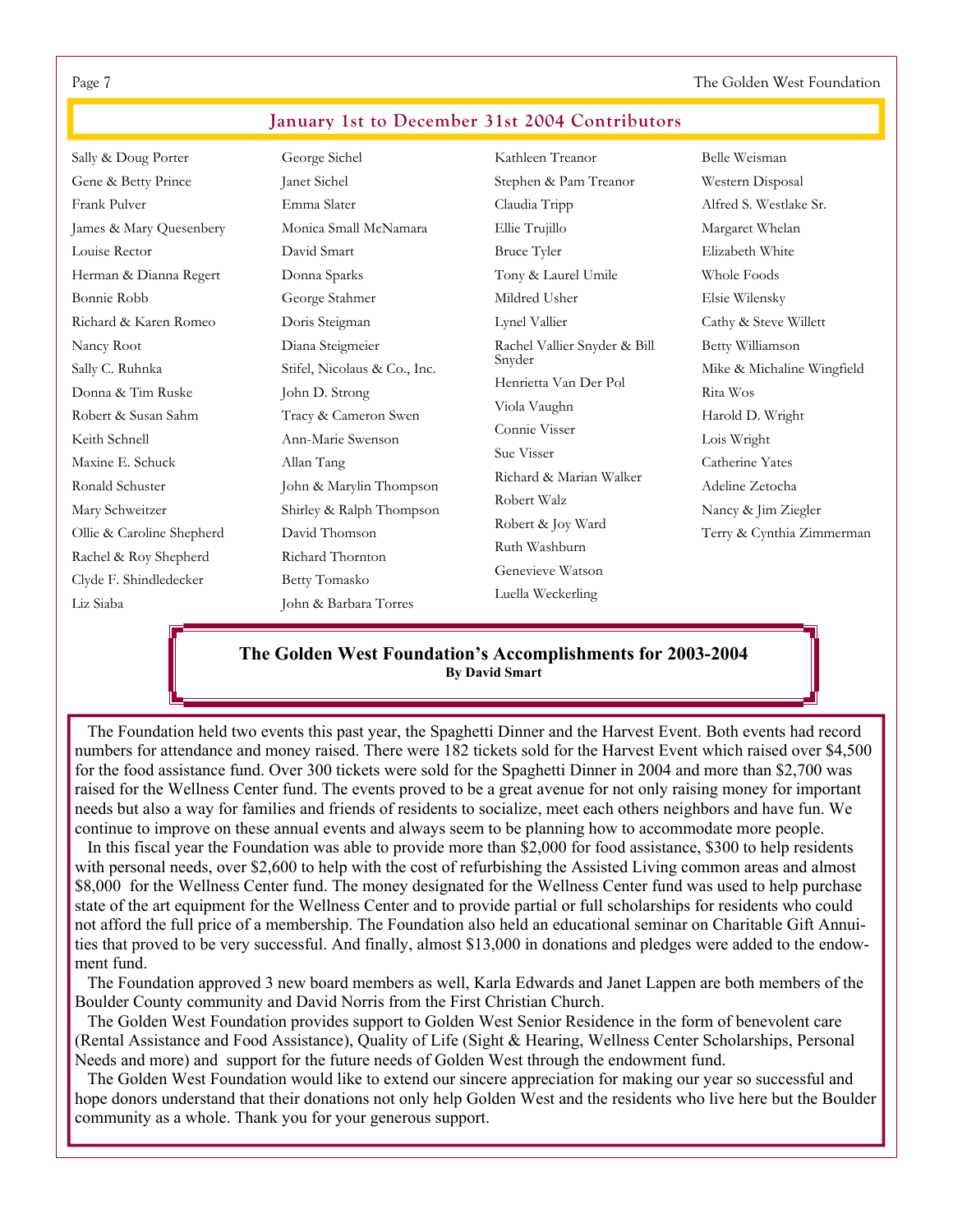#### Dear Donor,

 The Foundation had a very successful year raising more than \$60,000 in general contributions and adding \$75,000 to the Charitable Gift Annuity (CGA) program. Funds in the CGA program are not spent by the Foundation as long as the beneficiary is living. The greatest need for Golden West Senior Residence currently is for rental assistance. The assisted living facility established its budget to serve 24 Medicaid residents. The majority of our Medicaid residents have moved from Independent Living at Golden West to Assisted Living. Inadequate Medicaid reimbursement rates leave a shortfall of \$1000 per resident per month. In this past year we served **more** than the 24 Medicaid residents for which we budgeted. The Foundation answered the call for assistance by providing an additional \$25,000 to Golden West for rental assistance and has budgeted over \$30,000 for rental assistance for the year 2004-2005, more than ever before. The Foundation would not be able to do this without the generous contributions made by Residents, family members, volunteers, community members, staff and vendors. We thank all of you for your generosity. Sincerely,

John A. Torres, Executive Director Golden West Senior Residence

Golden West Foundation, Inc. Statements of Financial Position Year Ending June 30, 2004

#### Assets: Cash:

| Undesignated                                | \$48,718         |
|---------------------------------------------|------------------|
| Designated for split-interest agreements    | 46,356           |
| <b>Total Cash</b>                           | 95,074           |
| Investments:                                |                  |
|                                             |                  |
| Undesignated                                | 54,034           |
| Designated for investment endowment         | 53,212           |
| Designated for split-interest agreements    | 74,494           |
| Total investments                           | 181,740          |
|                                             |                  |
| Property and Equipment:                     |                  |
| Software                                    | 3,962            |
| Less: accumulated depreciation              | (1,761)          |
| Net property and equipment                  | 2,201            |
|                                             |                  |
| <b>Total Assets</b>                         | <u>\$279,015</u> |
| Liabilities and Net Assets:                 |                  |
| Liabilities:                                |                  |
|                                             |                  |
| Liabilities under split-interest agreements | <u>\$65,158</u>  |
| <b>Net Assets:</b>                          |                  |
| Unrestricted net assets, including \$53,212 |                  |
| in 2004 and \$47,709 in 2003 designated     |                  |
|                                             |                  |
| by the Board for investment endowment       | 211,702          |
| Temporarily restricted net assets           | 2,155            |
| <b>Total Net Assets</b>                     | 213,857          |
|                                             |                  |
| <b>Total Liabilities and Net Assets</b>     | <u>\$279,015</u> |

Golden West Foundation, Inc. Statements of Activities Year Ending June 30, 2004

| <b>Unrestricted Net Assets:</b>                  |               |
|--------------------------------------------------|---------------|
| Revenue:                                         |               |
| Contributions-General                            | \$61,035      |
| Contributions-split-interest agreements          | 38,098        |
| Investment income/(loss)                         | 11,755        |
| Change in value of split-interest agreements     | (3,786)       |
| Fund raising income                              | 9,690         |
| <b>Total Unrestricted Revenue</b>                | 116,792       |
| Net assets released from restrictions:           |               |
| Restrictions satisfied by payments               | 12,660        |
| Total Unrestricted Revenue and Reclassifications | 129,452       |
| Expenses:                                        |               |
| Contributions-First Christian Manor, Inc.        | 47,197        |
| Management fees                                  | 6,000         |
| Fund raising expense                             | 1,907         |
| Insurance                                        | 3,693         |
| Marketing                                        | 8,434         |
| Professional fees                                | 1,095         |
| Depreciation                                     | 1,321         |
| Supplies                                         | 691           |
| Miscellaneous                                    | 49            |
| Education                                        | 360           |
| Banking fees                                     | 619           |
| <b>Total Expenses</b>                            | <u>71,366</u> |
| Increase/(Decrease) in Unrestricted Net Assets   | 58,086        |
| Temporarily Restricted Net Assets:               |               |
| Contributions                                    | 5,298         |
| Net assets released from restrictions            | (12,660)      |
| Increase/(Decrease) in Temporarily Restricted    |               |
| Net Assets                                       | (7,362)       |
| Increase/(Decrease) in Total Net Assets          | 50,724        |
| Net Assets, beginning of year                    | 163,133       |
|                                                  |               |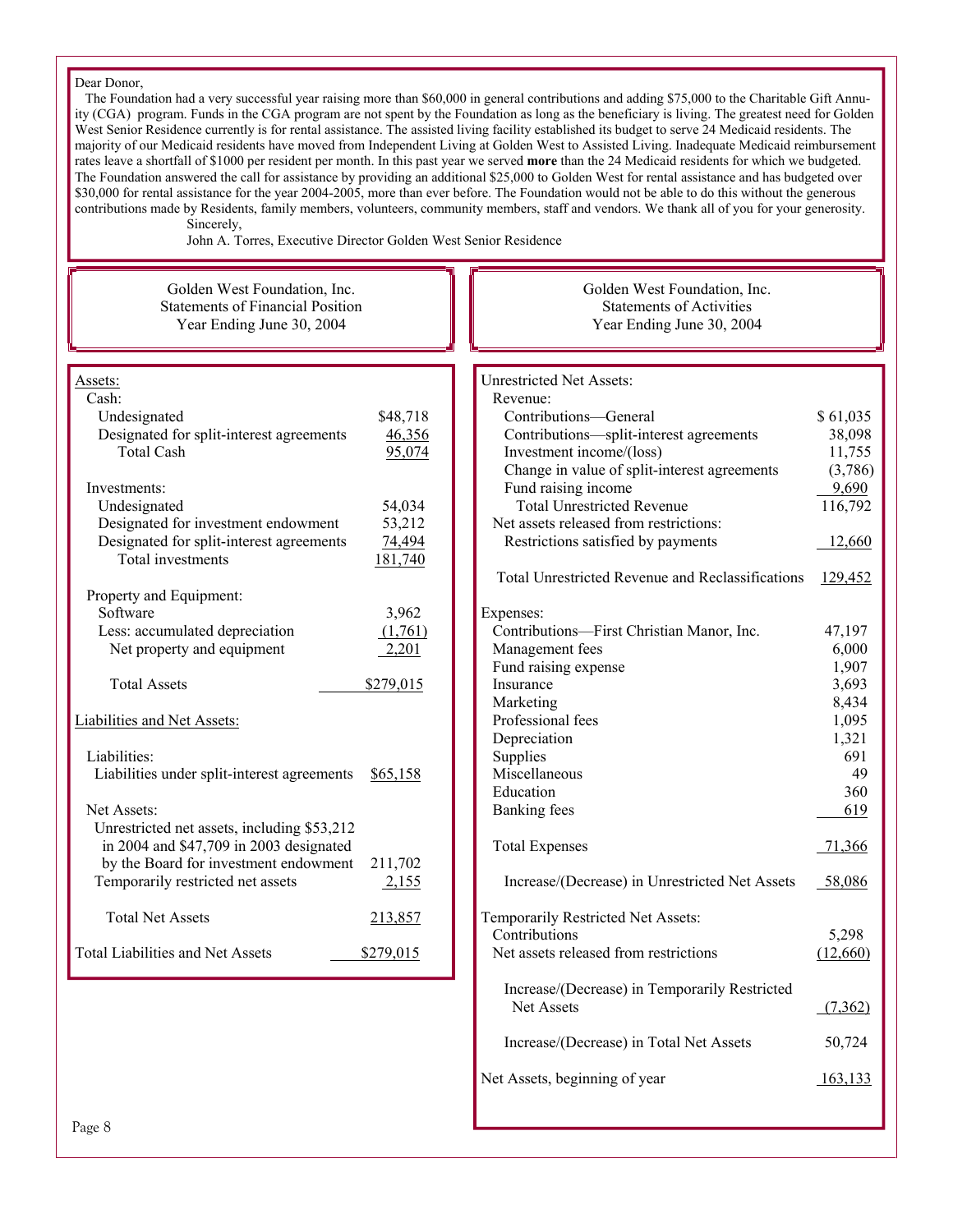#### GOLDEN WEST FOUNDATION, INC. NOTES TO FINANCIAL STATEMENTS

#### **Note 1. Nature of Business and Significant Accounting Policies**

Nature of Activities: Golden West Foundation, Inc. (the "Foundation") is a non-profit corporation organized to acquire funds from charitable gifts and donations in order to provide support for the special housing and health care related needs of the senior citizen's community. The Foundation provides financial assistance and support to First Christian Manor, Inc. also known as Golden West, a low to moderate cost housing facility for elderly persons, located in Boulder, Colorado. Basis of Accounting: The financial statements of the Foundation have been prepared on the accrual basis of accounting and accordingly reflect any significant receivables, payables, and other liabilities.

Use of Estimates: The preparation of financial statements in conformity with generally accepted accounting principles requires management to make estimates and assumptions that affect certain reported amounts and disclosures. Accordingly, actual results could differ from those estimates.

Property and Equipment: Acquisitions of property and equipment are capitalized and carried at cost or, if donated, at the approximate fair value at the date of donation. Depreciation is computed using the straight-line method.

Revenue Recognition: Contributions received are recorded as unrestricted, temporarily restricted, or permanently restricted, depending on the existence and/or nature of any donor restrictions. When a restriction expires (that is, when a stipulated time restriction ends or purpose restriction is accomplished), temporarily restricted net assets are reclassified to unrestricted net assets and reported in the statement of activities as net assets released from restrictions.

Income Taxes: The Foundation is exempt from income taxation under the provision of Section 501 c of the Internal Revenue Code. Accordingly, no provision is made in the financial statements for income taxes.

Cash and Cash Equivalents: For the statement of cash flows, all unrestricted investment instruments with original maturities of less than three months are cash equivalents.

Reclassifications: Certain accounts in the 2003 financial statements have been reclassified for comparative purposes to conform with the presentation of the 2004 financial statements.

#### **Note 2. Split-Interest Agreements**

 The Foundation is a party to nine types of split-interest agreements and reports separately the assets and liabilities of those agreements in its statement of financial position, and it reports separately contribution revenue from split-interest agreements and the change in valuation of split-interest agreements in its statements of activities.

 Charitable gift annuities are arrangements between the donors and the Foundation in which the donor contributes assets to the Foundation in exchange for a promise from the Foundation to pay the donor a fixed amount for a specified period of time. Assets received have been recognized at fair value, and an annuity payment liability has been recognized at the present value of the future cash flows expected to be paid using IRS annuity tables. Unrestricted contribution revenue is recognized as the difference between these two amounts as the donor has placed no restrictions on the Foundation's use of the assets. The 2004 and 2003 present value of the charitable gift annuities were calculated using IRS annuity tables. On an annual basis, the Foundation re-values the liability based on applicable mortality tables and discount rates, which vary from 3.8% to 6.2%.

Assets of the Foundation that are derived from split-interest agreements are as follows:

| Cash and cash equivalents | \$46,356  |
|---------------------------|-----------|
| Investments               | 74,494    |
|                           | \$120.850 |

**Note 3. Investments and Concentration of Risk** 

| The Foundation's investments are stated at fair value, as follows: |  |  |  |
|--------------------------------------------------------------------|--|--|--|
| $\sim$ $\sim$ $\sim$ $\sim$ $\sim$                                 |  |  |  |

| June 30, 2004                    | Cost      |
|----------------------------------|-----------|
| Fixed income                     | \$75.675  |
| Equities                         | 85.215    |
| Investments—Community Foundation | 11.549    |
| Total                            | \$172,847 |

The following summarizes the investment return and its classification in the statement of activities for the year ended June 30, 2004:

Dividends \$ 4.229

Realized gains/(losses)

Unrealized gains/(losses) 2,526 Total \$11,755

 The Foundation's cash deposits are held at financial institutions at which deposits are insured up to \$100,000 per entity, per institution, by FDIC. At June 30, 2004, all of the Foundation's cash balances were FDIC insured.

#### **Note 4. Restrictions on Net Assets:**

The Foundation's unrestricted net assets as of June 30, 2004 were \$211,702. Temporarily restricted assets consisted of the following at June 30, 2004:

|                               | Rent    | Personal | Hearing/ |       |          |       | Art       |             |          |
|-------------------------------|---------|----------|----------|-------|----------|-------|-----------|-------------|----------|
| <b>Temporarily Restricted</b> | Subsidy | Needs    | Vision   | Pianc | Wellness | Music | Furniture | Renovations | Total    |
| Balance at June 30, 2003      |         |          |          |       | \$6.912  |       |           | \$2.604     | \$9.516  |
| Contributions                 | .908    | 145      | 80       |       | 2.978    |       |           | 187         | 5.298    |
| Released from restriction     | (1.908) | 145)     |          |       | (8.002)  |       |           | (2,604)     | (12,659) |
| Balance at June 30, 2004      |         |          | 80       | \$0   | .888     |       |           | 187         | \$2.155  |

#### **Note 5. Fund Raising Activity**

The Foundation sponsors annual fund raising events. The net proceeds from these fund raising events were as follows:

|                                                                        |          | 2004    |  |
|------------------------------------------------------------------------|----------|---------|--|
| Contributions                                                          |          | \$4,437 |  |
| Fair Value of fund raising event                                       |          | 5,253   |  |
| Total proceeds                                                         |          | 9,690   |  |
| Less: fund raising expenses incurred                                   |          | (1,907) |  |
| Net proceeds from fund raising event                                   |          | \$7,783 |  |
| <b>Note 6. Functional Classification of Expenses</b>                   |          |         |  |
| Expenses by function for the year ended June 30, 2004 were as follows: |          |         |  |
|                                                                        | 2004     |         |  |
| Program services                                                       | \$47,197 |         |  |
| Management & General                                                   | 8,507    |         |  |
| Fund raising                                                           | 15,662   |         |  |
| Total                                                                  | \$71.366 |         |  |
|                                                                        |          |         |  |